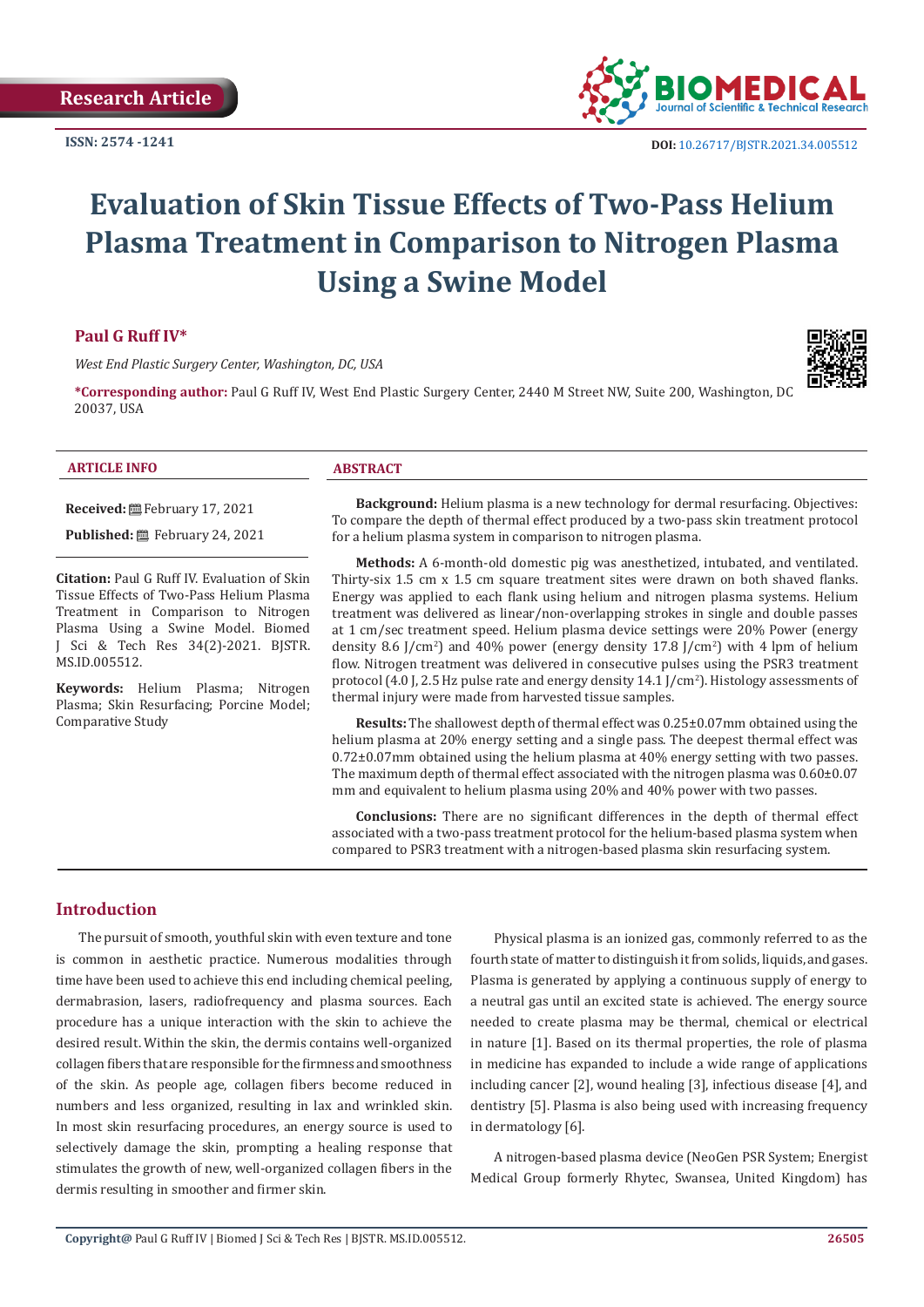FDA clearance for the treatment of dermatologic conditions including wrinkles and rhytides [7]. The system converts nitrogen gas into plasma energy within the tip of the handpiece which results in the expulsion of controlled pulses of energy to the tissue. The energy is not chromophore dependent and does not vaporize tissue [8,9]. The upper layers of the skin are desiccated during treatment and remain intact to serve as a biological dressing during the initial stages of healing [8,9]. The technology has demonstrated efficacy for the treatment of mild-to-moderate periorbital wrinkles and photodamaged facial skin with reported complications typical for resurfacing procedures such as postinflammatory hyperpigmentation, focal areas of delayed healing, and rare instances of hypertrophic scarring [8-13].

A helium-based plasma technology has FDA clearance for the cutting, coagulation, and ablation of soft tissue (Renuvion®; Apyx™ Medical Corporation, Clearwater, FL) [14]. This system consists of an electrosurgical generator, a handpiece, and a supply of helium gas. Radiofrequency (RF) energy is delivered to the handpiece by the generator and used to energize an electrode. When helium gas is passed over the energized electrode, a helium plasma is generated which allows for conduction of the RF energy from the electrode to the patient in the form of a precise, continuous (non-pulsed) helium plasma beam. Although initial clinical use has been as a general surgical tool in open and laparoscopic procedures, helium plasma has been recently evaluated for use in dermal resurfacing procedures. Holcomb and Schucker reported on the tissue effects of a low energy, single-pass helium plasma treatment in comparison to the nitrogen plasma system in a porcine model [15]. The results of this pre-clinical study were then translated into a prospective, 55-patient FDA investigational device exemption (IDE) clinical study in which subjects treated with a single pass from the helium device achieved significant improvements in facial appearance with rapid recovery and relatively few unanticipated adverse events [16]. Successful clinical use has also been reported outside of a controlled clinical study [17,18].

The objective of this pre-clinical study was to evaluate the tissue effects of a second treatment pass of the helium plasma device using a naïve swine model. The tissue effects were compared to those of the established predicate nitrogen plasma device to support an assessment of the safety profile of two treatment passes prior to inclusion in additional clinical studies.

# **Methods**

This study was performed in compliance with the US Public Health Service Policy on Humane Care and Use of Laboratory

Animals [19]. A 6-month-old female Yorkshire domestic cross swine was placed under general anesthesia, intubated, and mechanically ventilated. The hair from both lateral flanks was clipped. Thirty-six 1.5 cm x 1.5 cm square treatment sites were drawn on the flanks with a permanent marker. The application of energy for both the helium plasma and nitrogen plasma systems was performed by the same user who had significant clinical experience with both devices.

Treatment delivery for the helium plasma system occurred as linear/non-overlapping strokes with both single pass and twopass protocols using a treatment speed of approximately 1 cm/ sec. Although the primary focus of this study was the evaluation of the tissue effects caused by the two-pass protocol, the single pass treatment was included to allow for comparison to the data previously reported by Holcomb and Schucker [15]. Device settings for the helium plasma system consisted of 20% Power (energy density 8.6 J/cm<sup>2</sup>) and 40% power (energy density 17.8 J/cm<sup>2</sup>) with 4 lpm of helium flow. For the treatment protocols requiring two treatment passes, a saline soaked gauze was used to wipe the desiccated tissue between the first and second pass and the surface was dried of any moisture. Treatment using the nitrogen plasma system was performed using the highest energy (4.0J, 2.5 Hz pulse rate and energy density 14.1 J/cm<sup>2</sup>) double pass (PSR3) treatment protocol to establish the maximum treatment depth in clinical use for the device.

The spacer available for the system was used to ensure consistent distance of the treatment nozzle from the tissue, and proper spacing of the energy pulses was maintained to prevent overtreatment due to overlapping of treatment spots. Table 1 summarizes the treatment settings used for both devices. Six sites were treated for each of the five device settings tested, and six untreated sites were used as controls to provide a baseline for epidermal and dermal thicknesses for comparison when performing the histomorphometric evaluation.

Following treatment, skin tissue samples were harvested. After formalin fixation, tissue samples were cross-sectioned and embedded in paraffin blocks. Slides were cut and stained with hematoxylin & eosin and Masson's trichrome stain per standard operating procedures. Images were obtained and thermal injury depth was measured using the Image-Pro image analysis software (Image-Pro Premier Software; Media Cybernetics®, Inc., Rockville, MD). The depth of thermal effect was measured to the deepest focus of dermal injury in three locations within the treated area (Figure 1).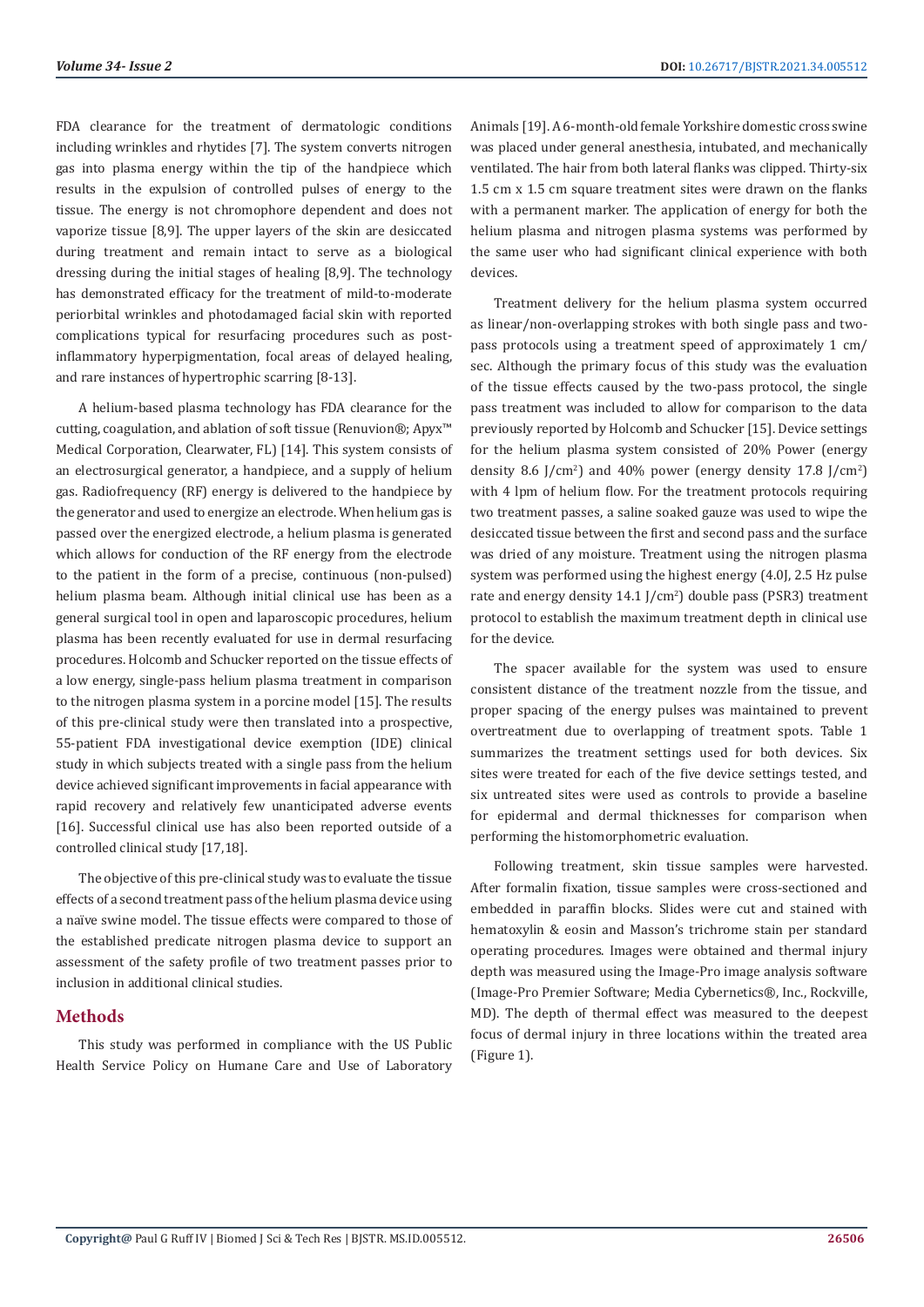

#### **Figure 1:** Depth of Thermal Effect

The depth of thermal effect was determined as the depth of the ablative and thermo-coagulation zones. Three depth measurements were made for each slide. Representative examples shown for (A) Helium Plasma 20% Single Pass; (B) Helium Plasma 40% Single Pass; (C) Helium Plasma 20% Two-Pass; (D) Helium Plasma 40% Two-Pass; and (E) Nitrogen Plasma PSR3.

Statistical analysis was conducted using Minitab (Version 14.13; Minitab, Inc, State College, PA). Statistical significance between different treatment conditions was determined by analysis of variance and Tukey's pairwise comparisons for groups.

## **Results**

The maximum of the three measurements taken for each treatment location are reported in Table 1. For the single pass helium plasma treatment, the 20% power setting resulted in an average maximum depth of 0.25±0.07 mm, and the 40% power setting resulted in an average maximum depth of 0.43±0.11 mm. These average maximum depth measurements for the single pass treatment are similar to those reported by Holcomb and Schucker of 0.22 mm for 20% power and 0.28 mm for 40% power [15]. The

two-pass helium treatment protocol produced a deeper average maximum depth of 0.70±0.11 mm for 20% power and 0.72±0.11 mm for 40% power. The nitrogen plasma PSR3 treatment recorded an average maximum depth of 0.60±0.07 mm. To facilitate a comparison between the two-pass helium plasma treatment and the nitrogen PSR3 treatment, the average maximum depths were normalized against the nitrogen treatment and plotted in Figure 2. Increasing the number of passes of helium plasma treatment from one to two led to an increase in the maximum depth of thermal effect. Although there was a slight trend of higher maximum depth for both the 20% and 40% two-pass helium treatments when compared to the nitrogen plasma, the results were not statistically different.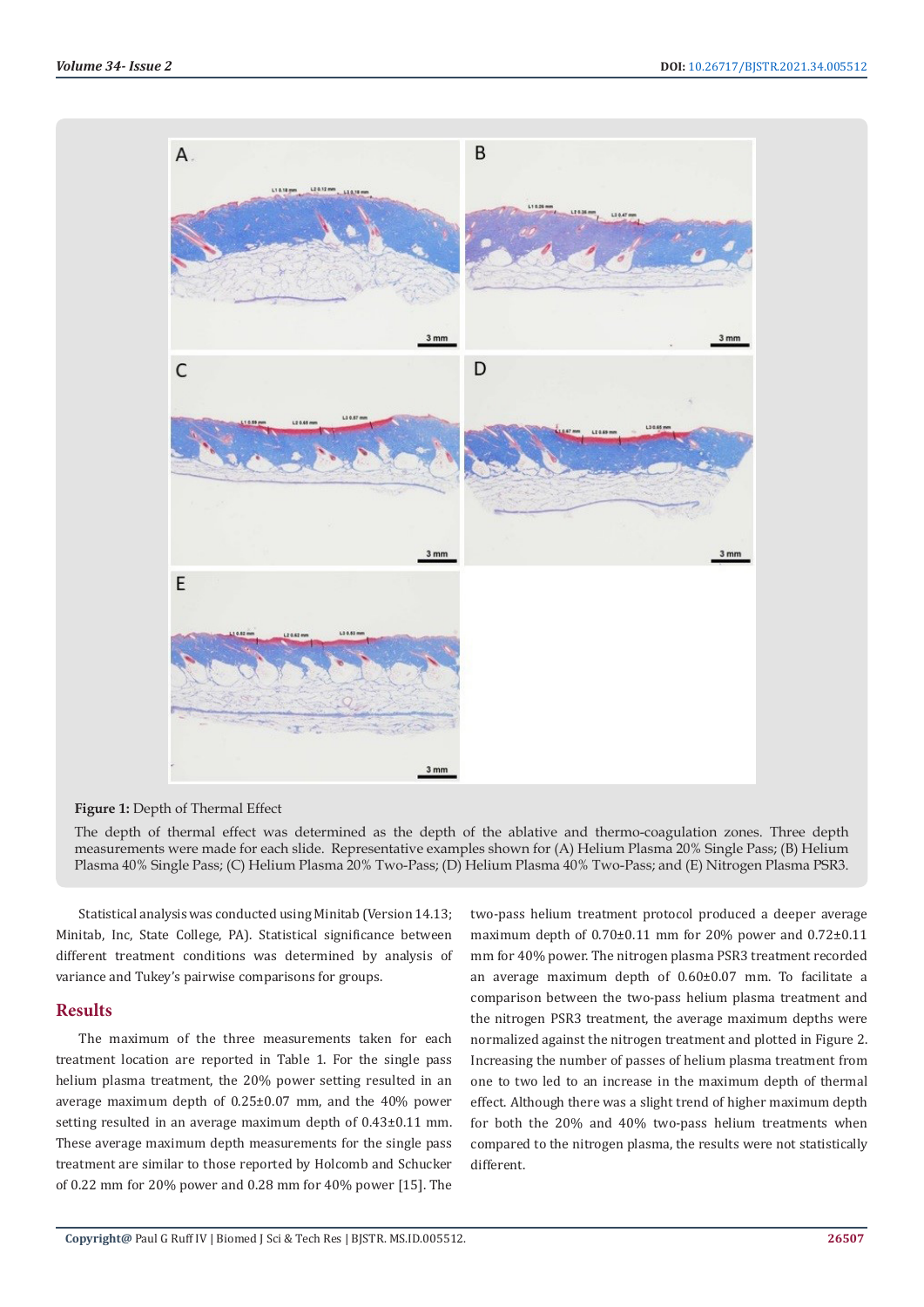# **Table 1:** Treatment Setting and Resulting Maximum Depth of Thermal Effect

|                        | <b>Device Settings</b>     | <b>Treatment Area</b> | Max Depth (mm) | Mean Max Depth (mm) |
|------------------------|----------------------------|-----------------------|----------------|---------------------|
| Helium Plasma System   | 20% Power, 4 lpm, 1 pass   | $\,1\,$               | $0.18\,$       | 0.25                |
|                        |                            | $\sqrt{2}$            | 0.22           |                     |
|                        |                            | 3                     | 0.34           |                     |
|                        |                            | $\,4\,$               | $0.3\,$        |                     |
|                        |                            | 5                     | No Data        |                     |
|                        |                            | $\sqrt{6}$            | 0.19           |                     |
|                        | 40% Power, 4 lpm, 1 pass   | $\,1\,$               | $0.4\,$        | 0.43                |
|                        |                            | $\overline{2}$        | $0.2\,$        |                     |
|                        |                            | $\overline{3}$        | 0.47           |                     |
|                        |                            | $\overline{4}$        | 0.52           |                     |
|                        |                            | 5                     | $0.47\,$       |                     |
|                        |                            | $\sqrt{6}$            | 0.52           |                     |
|                        | 20% Power, 4 lpm, 2 passes | $\,1\,$               | 0.59           | $0.7\,$             |
|                        |                            | $\sqrt{2}$            | 0.64           |                     |
|                        |                            | 3                     | 0.62           |                     |
|                        |                            | $\,4\,$               | $0.9\,$        |                     |
|                        |                            | 5                     | 0.65           |                     |
|                        |                            | $\boldsymbol{6}$      | 0.77           |                     |
|                        | 40% Power, 4 lpm, 2 passes | $\,1\,$               | 0.67           | 0.72                |
|                        |                            | $\overline{2}$        | 0.69           |                     |
|                        |                            | $\overline{3}$        | $0.67\,$       |                     |
|                        |                            | $\,4\,$               | 0.84           |                     |
|                        |                            | 5                     | 0.66           |                     |
|                        |                            | $\boldsymbol{6}$      | 0.78           |                     |
| Nitrogen Plasma System | PSR3                       | $\mathbf{1}$          | 0.66           | 0.6                 |
|                        |                            | $\sqrt{2}$            | $0.67\,$       |                     |
|                        |                            | $\overline{3}$        | $0.62\,$       |                     |
|                        |                            | $\,4\,$               | $0.47\,$       |                     |
|                        |                            | 5                     | $0.57\,$       |                     |
|                        |                            | $\boldsymbol{6}$      | $0.61\,$       |                     |



## **Figure 2:** Acute Tissue Injury

The relative percent depth of acute tissue injury for helium plasma (blue) vs. nitrogen plasma control (orange). Treatment settings used and mean maximum depth of tissue injury also shown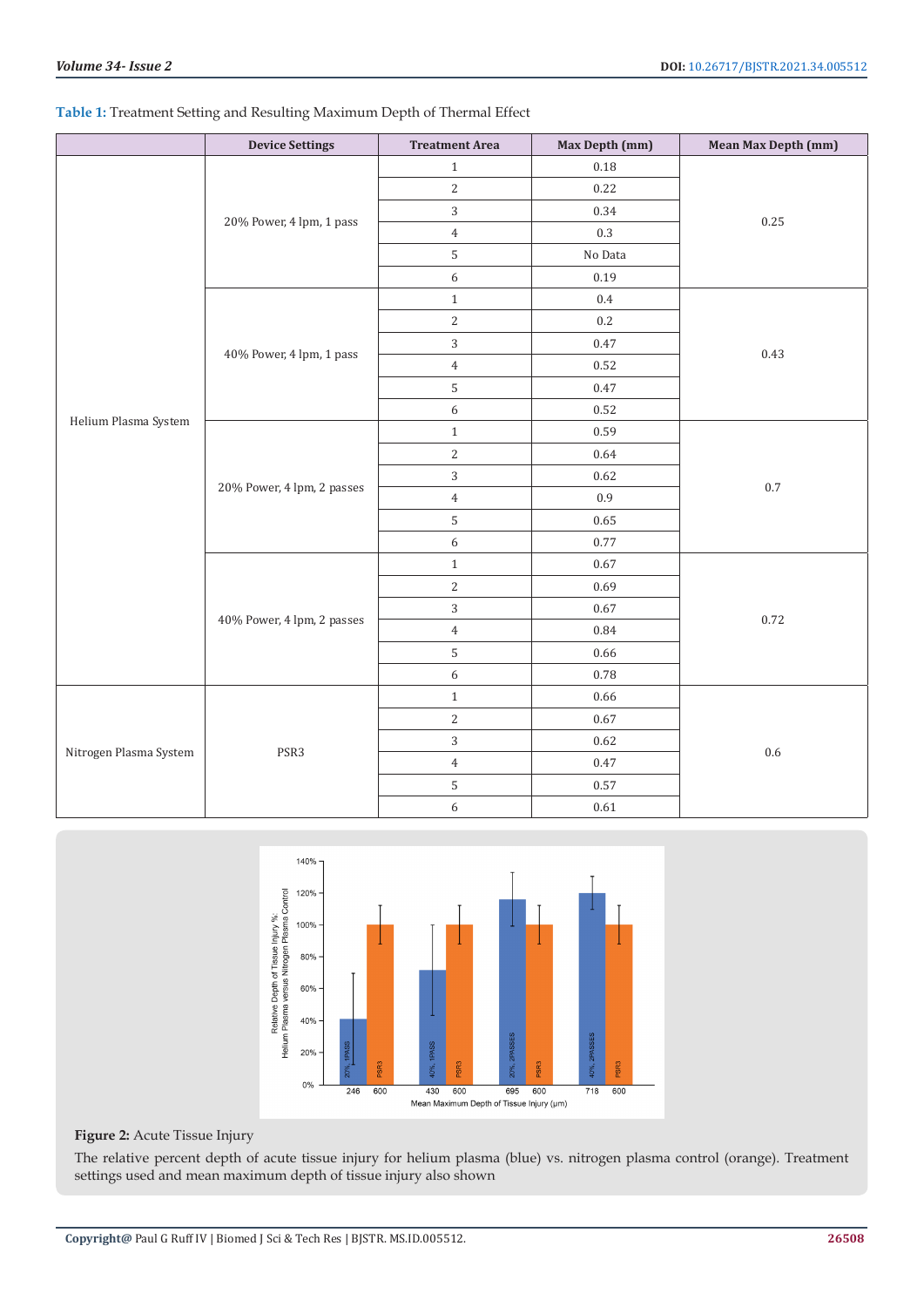## **Discussion**

For the past 30 years, multiple treatment modalities have been developed for dermal resurfacing for the purpose of treating facial wrinkles, dyschromias, and atrophic scars. Major advances over this time have made it possible to perform facial resurfacing safely with most adverse reactions being mild and easily treated. More severe complications such as hypertrophic scarring are rare but dreaded outcomes [20,21]. Although multiple factors can contribute to scar formation such as surgical technique, treatment of higher risk facial areas, and inadequate post-treatment wound management, one of the leading contributors is the depth of dermal injury [20- 22]. Therefore, when evaluating a new technology for the purpose of resurfacing, understanding the extent of thermal effect is a key element to establishing the safety profile of the device.

Nitrogen plasma was first introduced in 2006 as a new modality for resurfacing. The system offers multiple treatment protocols that remain a viable option for skin rejuvenation and have an acceptable safety profile. Recently, helium plasma has been studied in both pre-clinical and prospective clinical studies using a low energy, single pass treatment protocol [15,16]. The results of these studies indicated that the helium plasma device has the potential for effective, safe treatment of facial rhytidosis. Treated subjects achieved significant improvement in facial appearance, relatively few adverse events, and had high overall satisfaction with the procedure and aesthetic results [16].

The purpose of this study was to evaluate a more aggressive two-pass helium plasma treatment protocol prior to utilization in an FDA regulated clinical study. Since the nitrogen plasma device is most similar in method of action and has an established safety performance, it was chosen as a fitting predicate for comparison to the two-pass helium treatment in this study. With the primary focus being the safety of the new device setting, the depth of thermal injury was chosen as the primary endpoint. The data from this study shows that the depth of thermal effect of the two-pass helium plasma treatment is not statistically different from that produced by the most aggressive nitrogen PSR3 setting. Although this data does not by itself establish the safety of this new treatment protocol, combining this information with published histology results for other resurfacing technologies [23,24] and reports of clinical success using a two-pass helium treatment [17,18] provides reasonable assurance that a two-pass treatment can transition safely to clinical study for certain skin types, facial regions, or clinical conditions. Less aggressive treatment should be considered for areas of thinner tissue such as the periorbital region or areas more prone to injury such as the mandibular border.

# **Conclusion**

Helium-based plasma systems are relatively new in the aesthetic toolbox. Surface application of helium plasma energy may be a promising way to achieve dermal resurfacing. The results of this study indicated that there are not significant differences in the depth of thermal effect associated with a two-pass helium plasma treatment when compared to the depth of thermal effect associated with nitrogen-based plasma skin resurfacing systems. These results combined with other data provide reasonable assurance that a two-pass helium plasma treatment protocol can be used safely for certain skin types, facial regions, and/or clinical conditions. Further basic science and clinical research is warranted. A formal clinical study evaluating the safety and efficacy of the helium plasma device for dermal resurfacing is ongoing.

## **Acknowledgement**

This study was sponsored by Apyx™ Medical Corporation, Clearwater, FL. The author acknowledges the editorial assistance of Dr. Carl S. Hornfeldt, Apothekon, Inc., during the preparation of this manuscript.

## **References**

- 1. [Von Woedtke T, Schmidt A, Bekeschus S, Kristian W, Klaus-Dieter W](https://www.ncbi.nlm.nih.gov/pmc/articles/PMC6689367/)  [\(2019\) Plasma medicine: a field of applied redox biology. In Vivo 33\(4\):](https://www.ncbi.nlm.nih.gov/pmc/articles/PMC6689367/)  [1011-1026.](https://www.ncbi.nlm.nih.gov/pmc/articles/PMC6689367/)
- 2. [Yan D, Sherman JH, Keidar M \(2017\) Cold atmospheric plasma, a novel](https://www.ncbi.nlm.nih.gov/pmc/articles/PMC5362540/) [promising anti-cancer treatment modality. Oncotarget 8\(9\): 15977-](https://www.ncbi.nlm.nih.gov/pmc/articles/PMC5362540/) [15995.](https://www.ncbi.nlm.nih.gov/pmc/articles/PMC5362540/)
- 3. [Kramer A, Conway BR, Meissner K, F Scholz, B H Rauch, et al. \(2017\) Cold](https://pubmed.ncbi.nlm.nih.gov/28795892/) [atmospheric pressure plasma for treatment of chronic wounds: drug or](https://pubmed.ncbi.nlm.nih.gov/28795892/) [medical device?. J Wound Care 26\(8\): 470-475.](https://pubmed.ncbi.nlm.nih.gov/28795892/)
- 4. [Lis KA, Kehrenberg C, Boulaaba A, Blickwede MvK, Binder S, et al.](https://pubmed.ncbi.nlm.nih.gov/30176354/) [\(2018\) Inactivation of multidrug-resistant pathogens and Yersinia](https://pubmed.ncbi.nlm.nih.gov/30176354/) [enterocolitica with cold atmospheric-pressure plasma on stainless-steel](https://pubmed.ncbi.nlm.nih.gov/30176354/) [surfaces. Int J Antimicrob Agents 52\(6\): 811-818.](https://pubmed.ncbi.nlm.nih.gov/30176354/)
- 5. [Gherardi M, Tonini R, Colombo V \(2018\) Plasma in dentistry: brief](https://europepmc.org/article/med/28693858) [history and current status. Trends Biotechnol 36\(6\): 583-585.](https://europepmc.org/article/med/28693858)
- 6. [Gan L, Zhang S, Poorun D, Liu D, Lu X, et al. \(2018\) Medical applications](https://onlinelibrary.wiley.com/doi/10.1111/ddg.13373) [of nonthermal atmospheric pressure plasma in dermatology. J Dtsch](https://onlinelibrary.wiley.com/doi/10.1111/ddg.13373) [Dermatol Ges 16\(1\): 7-13.](https://onlinelibrary.wiley.com/doi/10.1111/ddg.13373)
- 7. [\(2020\) Food and Drug Administration. 510\(k\) Clearance K060948.](https://www.accessdata.fda.gov/cdrh_docs/pdf6/K060948.pdf)
- 8. [Foster KW, Moy RL, Fincher EF \(2008\) Advances in plasma skin](https://www.researchgate.net/publication/23254628_Advances_in_plasma_skin_regeneration) [regeneration. J Cosmet Dermatol 7\(3\): 169-179.](https://www.researchgate.net/publication/23254628_Advances_in_plasma_skin_regeneration)
- 9. [Holcomb JD \(2009\) Nitrogen plasma skin regeneration and aesthetic](https://pubmed.ncbi.nlm.nih.gov/19451453/) [facial surgery: Multicenter evaluation of concurrent treatment. Arch](https://pubmed.ncbi.nlm.nih.gov/19451453/) [Facial Plast Surg 11\(3\): 184-193.](https://pubmed.ncbi.nlm.nih.gov/19451453/)
- 10. [Theppornpitak N, Udompataikul M, Chalermchai T, Ophaswongse](https://www.energist.com/wp-content/uploads/2019/06/NeoGen-Clinical-Case-Study.pdf) [S, Limtanyakul P \(2019\) Nitrogen plasma skin regeneration for the](https://www.energist.com/wp-content/uploads/2019/06/NeoGen-Clinical-Case-Study.pdf) [treatment of mild-to-moderate periorbital wrinkles: a prospective,](https://www.energist.com/wp-content/uploads/2019/06/NeoGen-Clinical-Case-Study.pdf) [randomized, controlled evaluator-blinded trial. J Cosmet Dermatol 18:](https://www.energist.com/wp-content/uploads/2019/06/NeoGen-Clinical-Case-Study.pdf) [163-168.](https://www.energist.com/wp-content/uploads/2019/06/NeoGen-Clinical-Case-Study.pdf)
- 11. [Bogle MA, Arndt KA, Dover JS \(2007\) Evaluation of plasma skin](https://pubmed.ncbi.nlm.nih.gov/17309997/) [regeneration technology in low-energy full-facial rejuvenation. Arch](https://pubmed.ncbi.nlm.nih.gov/17309997/) [Dermatol 143\(2\): 168-174.](https://pubmed.ncbi.nlm.nih.gov/17309997/)
- 12. [Kilmer S, Semchyshyn N, Shah G, Fitzpatrick R \(2007\) A pilot study on](https://pubmed.ncbi.nlm.nih.gov/17342383/) [the use of plasma skin regeneration device \(Portrait PSR3\) in full face](https://pubmed.ncbi.nlm.nih.gov/17342383/) [rejuvenation procedures. Lasers Med Sci 22\(2\): 101-109.](https://pubmed.ncbi.nlm.nih.gov/17342383/)
- 13. [Kono T, Groff WF, Sakuri H, Yamaki T, Soejima K, et al. \(2009\) Treatment](https://europepmc.org/article/med/19226574) [of traumatic scars using plasma skin regeneration \(PSR\) system. Lasers](https://europepmc.org/article/med/19226574) [Surg Med 41\(2\): 128-130.](https://europepmc.org/article/med/19226574)
- 14.[\(2020\) Food and Drug Administration. 510k Clearance K170188.](https://www.accessdata.fda.gov/cdrh_docs/pdf17/K170188.pdf)